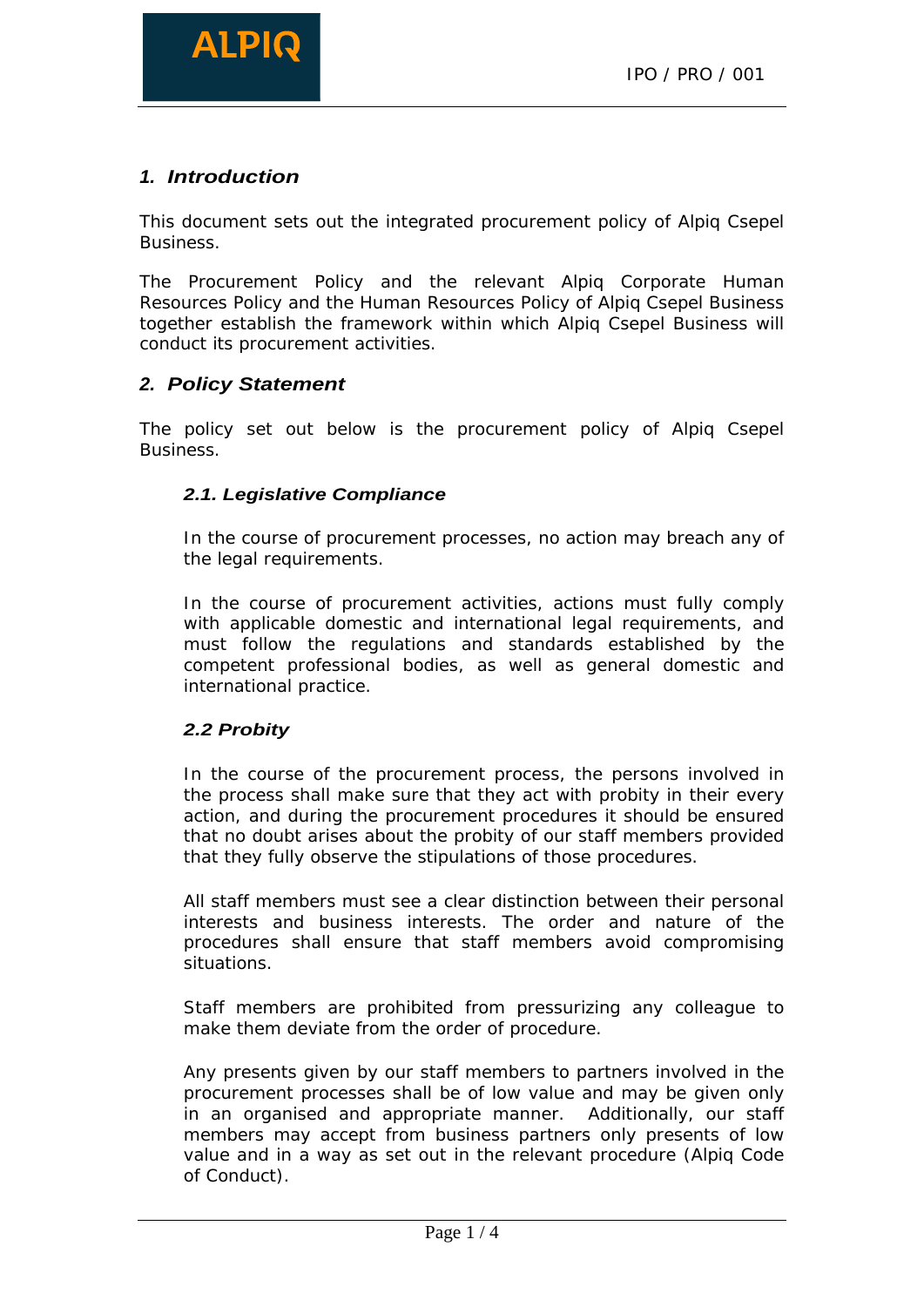# **ALPIC**

## **2.3 Utilising the benefits of competition**

To achieve company goals, the aim shall be the best possible utilisation of competition benefits provided by the market position. Wherever necessary and possible, a tendering process shall be launched or the efforts of applicant business partners shall be required to compete by way of the submission of price quotations to bring the company into an advantageous position because natural market competition is the best way to attain cost-effective procurement.

Procurement without making bidders compete may be acceptable only in a few exceptional cases:

- Low-value procurement;
- There is only one supplier / manufacturer in the market;
- Service provided by the manufacturer due to warranty reasons; and the contract of the contract of the contract of the contract of the contract of the contract of the contract of the contract of the contract of the contract of the contract of the contract of the contract of t
- In an exceptionally urgent case\_ However, this need not refer to an urgency caused by default.

#### **2.4 Competition clean and open for participants**

Tendering must always apply the principle of clean and open competition which means that the tendering process is managed in a way which is transparent to participants.

Transparency of the tendering process shall be ensured for participants by the proper provision of information - and due diligence will be necessary in the selection of the information to be disclosed.

Documents and instruments shall be retained for the appropriate time period to maintain evidence of clean competition.

#### **2.5 Providing equal chances**

Managing the tendering process shall involve providing equal chances of success to all tenderers.

Employees are prohibited from preventing a potential tender applicant from participation or successful bidding by withholding information or by any other means.

In wording the requirements, such criteria shall be set which, in addition to upholding company interests, shall also cover the reasonably required expectations and which do not limit the options for participation by tenderers.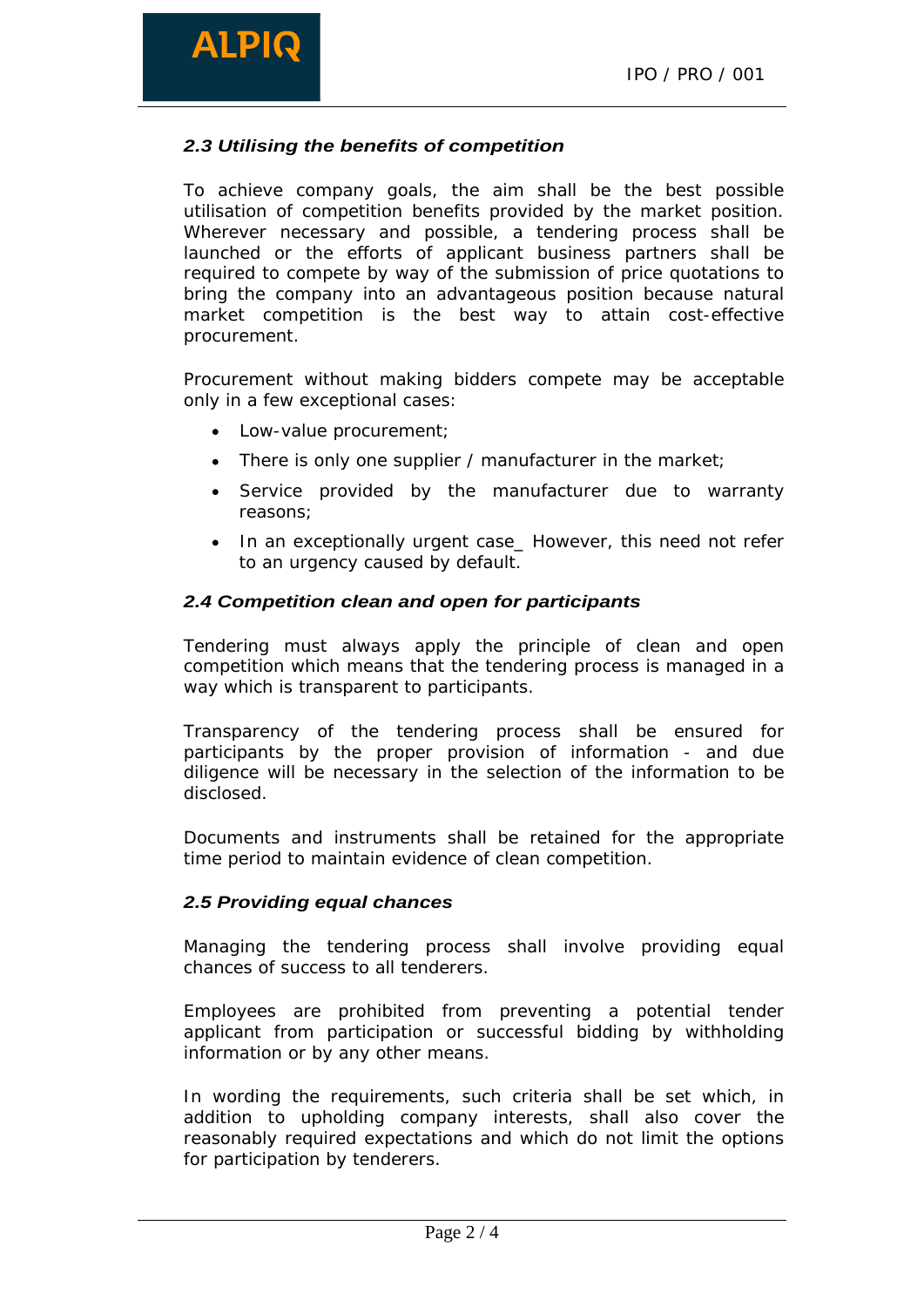# **2.7 Equal treatment**

Staff members must apply impartial and equal judgement to all suppliers, without bias or prejudice.

The process shall create the conditions which guarantee equal treatment by establishing an identical framework for all tenderers.

#### **2.6 Maintaining good company reputation**

In the course of the procurement process, staff members shall make sure that our business partners gain a positive impression of the company.

Critical comments relating to the whole of the company or any employee of it made by any staff member to any representative of a third-party company will be seen as unacceptable.

### **2.7 Confidentiality**

Parties to the procurement process shall have a clear understanding of the fact that disclosure of business information obtained by them during the process conflicts with good business conduct and may deteriorate the favourable competitive position of the company.

### **2.8 Integration**

During the procurement process, the aim shall be the enforcement of the integration between the member companies of Alpiq Csepel Business which may potentially support the achievement of the goals of the Business Group.

### **2.8 Professionalism**

Both the procurement process and the organisational structure of the company shall ensure that participants in the procurement process possess the skills necessary for the management of the process in an appropriate manner. This may happen either by them acquiring the required professional skills, or by others providing them with the option of getting support in the course of managing the process from persons possessing the necessary professional skills or qualifications.

# **3. Minimum Standards**

All procurement activities of Alpiq Csepel Business shall comply with the above policy and the Procurement Procedures set out in the applicable instructions.